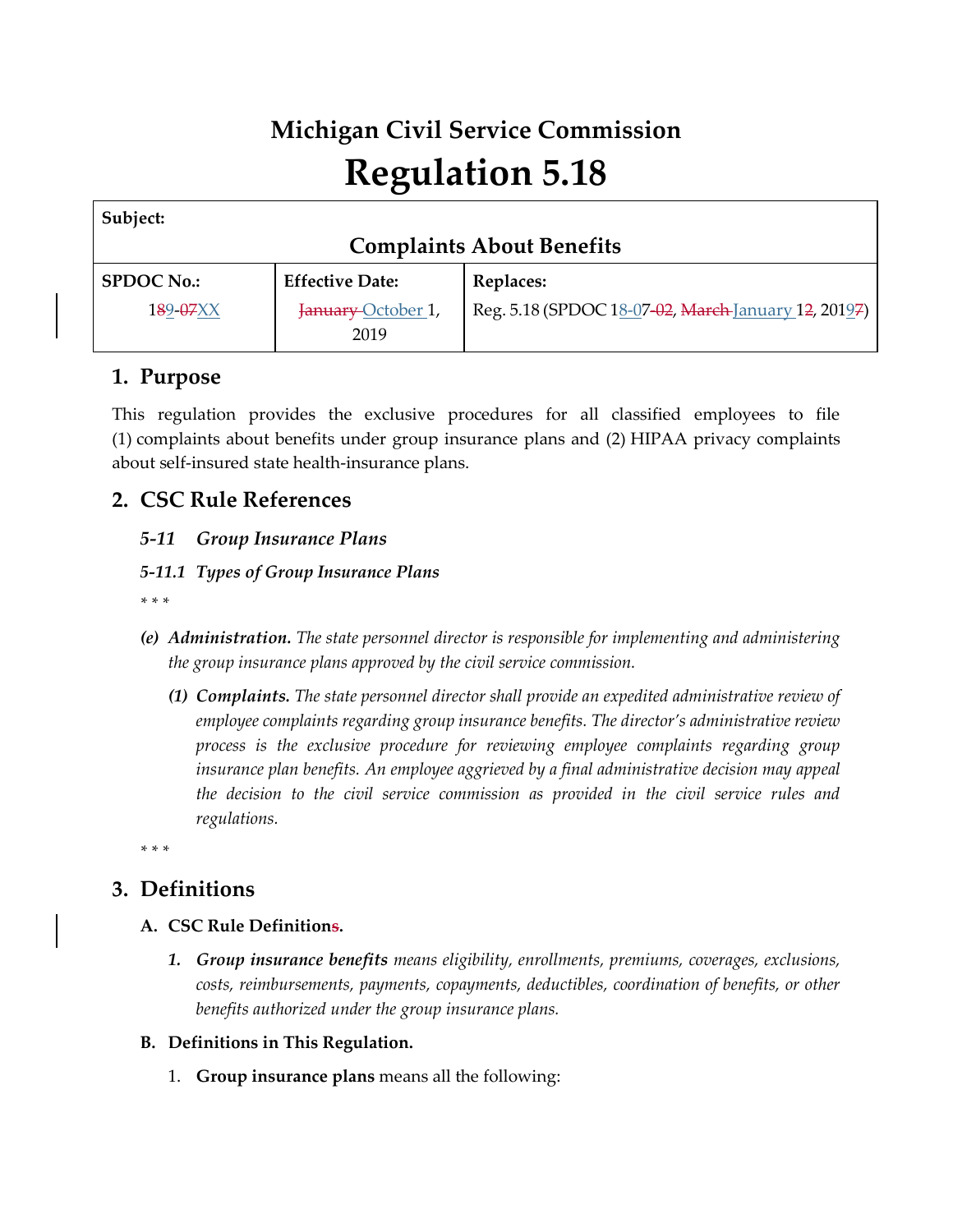- a. The group insurance plans authorized in the compensation plan for employee health, dental, vision, disability, and life, and accidental death for which the State retains the responsibility to pay the cost of all claims.
- b. COBRA and other insurance continuation programs authorized by law or the compensation plan.
- 2. **Qualified pretax plan** means health-care and dependent-care flexible spending accounts and qualified transportation fringe benefits reimbursement plans authorized by law <u>and the commission</u>.
- 3. **Third-party administrator (TPA)** means an organization under contract with the State to administer claims under a group-insurance plan.
- 4. **Voluntary benefits plan (VBP)** means a benefit or insurance plan for which (1) the State does not pay any portion of the costs or benefits and (2) the employee pays all premium costs.

## **4. Standards**

- **A. Complaints About Third-Party Administrator (TPA) Decisions.** A TPA processes claims for the state for some state group-insurance plans, but the state retains responsibility to review these decisions. A classified employee with a complaint over a group-insuranceplan benefit must complain under the exclusive procedure in this regulation.
	- 1. **Plans and third-party administrators.** As of this regulation's effective date, the following TPAs are responsible for the corresponding plans:

| Plan                                                                       | <b>Third-Party Administrator (TPA)</b>                                  |
|----------------------------------------------------------------------------|-------------------------------------------------------------------------|
| State Health Plan PPO                                                      | Blue Cross Blue Shield of Michigan                                      |
| Catastrophic Health Plan                                                   | Blue Cross Blue Shield of Michigan                                      |
| <b>State Dental Plan</b>                                                   | Delta Dental Plan of Michigan                                           |
| Preventive Dental Plan                                                     | Delta Dental Plan of Michigan                                           |
| State Vision Plan                                                          | EyeMed                                                                  |
| State Mental-Behavioral Health and<br><u>&amp;</u><br>Substance Abuse Plan | <b>Blue Cross Blue Shield of Michigan</b><br><b>Magellan Healthcare</b> |
| <b>State Prescription Drug Plan</b>                                        | OptumRx                                                                 |
| Group Life Insurance Plan                                                  | Minnesota Life                                                          |
| Long-term Disability Plan                                                  | York <del>-Risk-Services-Group</del>                                    |
| Health-Care or Dependent-Care Flexible<br><b>Spending Account Plan</b>     | WageWorks                                                               |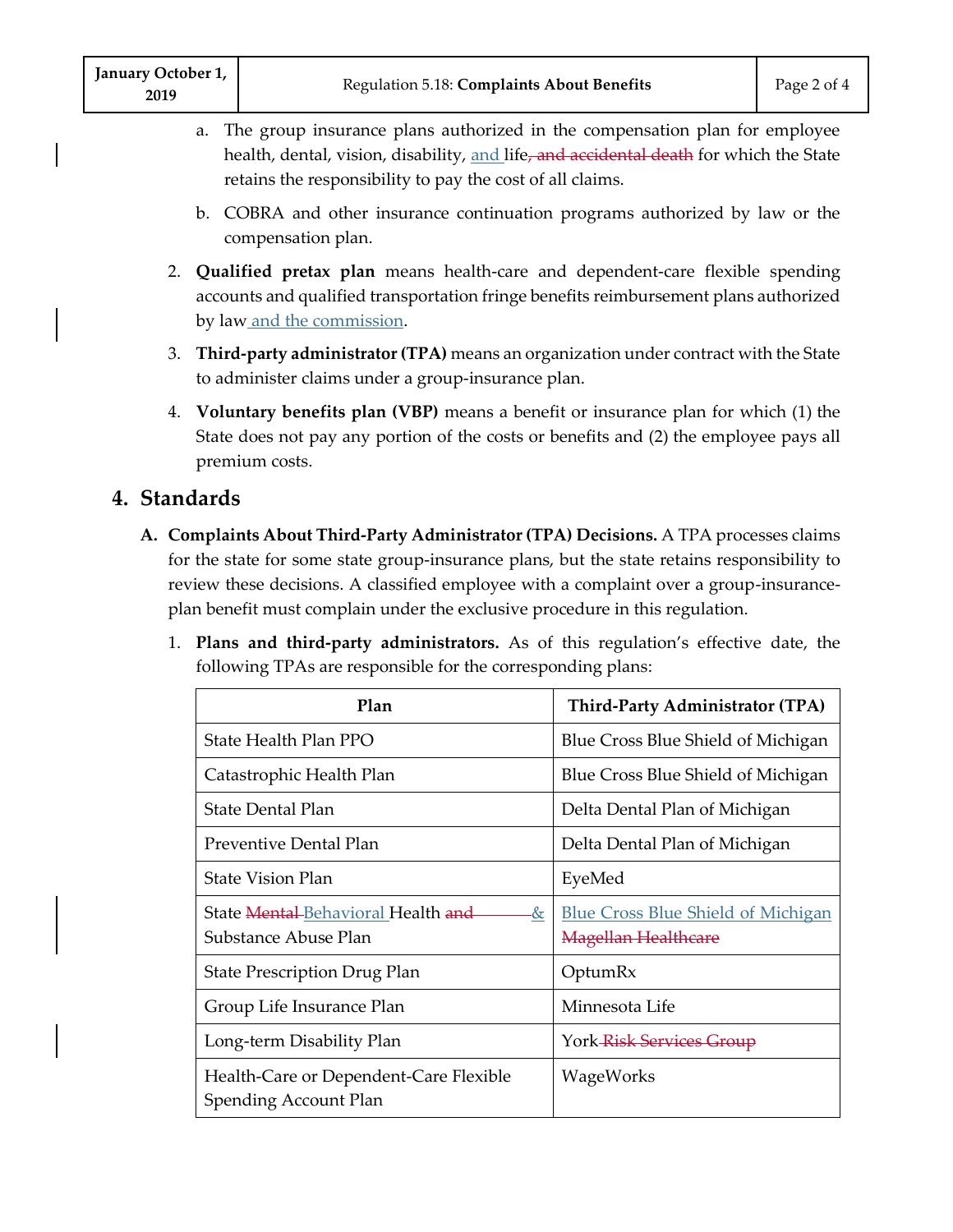- 2. **Initial complaints to TPA.** If an employee has a complaint about a plan decision made by a TPA (e.g., coverage, exclusion, or payment decisions), the employee must first file a complaint with the TPA and exhaust all appeal mechanisms provided by the TPA. All documentation that an employee wants considered in any appeal must be provided by the final appeal available with the TPA; records newly submitted with an appeal to the Employee Benefits Division (EBD) will not be considered.
- 3. **Appeal of final TPA decision.** After exhausting the TPA's complaint and appeal process, an employee who disagrees with a TPA's final decision must file any appeal in writing to the EBD as follows:
	- a. **How to file**. The appeal must be filed with the EBD by email to [MCSC-](mailto:MCSC-EBDAppeal@mi.gov)[EBDAppeal@mi.gov.](mailto:MCSC-EBDAppeal@mi.gov)
	- b. **Time limit.** The EBD must **receive** the appeal within 28 days after the date of the TPA's final decision. If an employee fails to timely appeal, the TPA's decision is final and cannot be further appealed.
	- c. **Contents.** An appeal must include (a) a clear and concise statement of the relief sought and why the TPA's decision is in error and (b) a copy of the final TPA decision being appealed. The EBD will obtain the record from the TPA for its review.
	- d. **Review and decision.** If a timely appeal is filed, the EBD shall review the record from the TPA, the employee's filing, and any other information the EBD deems necessary to evaluate the appeal. The EBD shall then issue a written decision.
- **B. Direct Complaint to Civil Service.** If an employee has a complaint about a groupinsurance-benefit or qualified-pretax-plan decision made by someone other than a TPA (e.g., a plan enrollment decision), the employee must file any complaint in writing directly with the EBD by email to **MCSC-EBDAppeal@mi.gov.** 
	- 1. **Complaint.** The EBD must **receive** the complaint within 28 days after the employee knew of or, in exercising reasonable diligence, should have known of the circumstances giving rise to the complaint.
	- 2. **Contents.** The complaint must include (a) a clear and concise statement of the relief sought and (b) copies of all relevant information and evidence needed to consider the complaint.
	- 3. **Review and decision.** The EBD shall review the appeal and issue a written decision.
- **C. Further Appeal to Commission.** An employee who disagrees with a decision of the EBD, either as an appeal of a TPA decision or after a direct complaint, may appeal the decision to the commission under regulation 8.05.